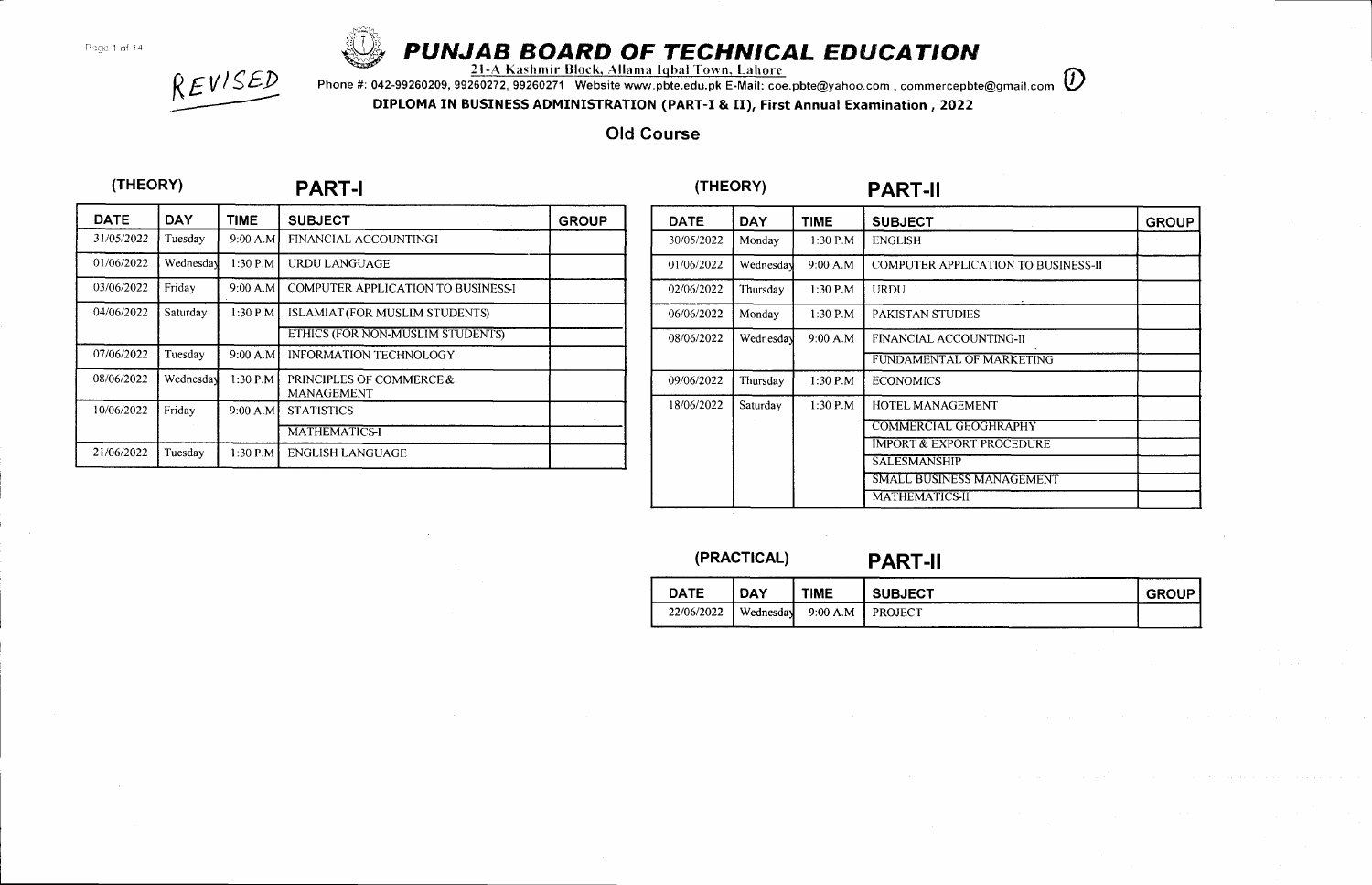Page 2 of 14



# **iththar the CHAIRE SOARD OF TECHNICAL EDUCATION**<br>21-A Kashmir Block, Allama Iqbal Town, Lahore

EVISED<br>Phone #: 042-99260209, 99260272, 99260271 Website www.pbte.edu.pk E-Mail: coe.pbte@yahoo.com , commercepbte@gmail.com (2022<br>DIPLOMA IN BUSINESS ADMINISTRATION (PART-I & II), First Annual Examination , 2022

## New Course

## (THEORY) PART.I (THEORY) PART.II

| <b>DATE</b> | <b>DAY</b> | <b>TIME</b> | <b>SUBJECT</b>                                | <b>GROUP</b> |
|-------------|------------|-------------|-----------------------------------------------|--------------|
| 31/05/2022  | Tuesday    | 9:00 A.M    | FINANCIAL ACCOUNTINGI                         |              |
| 01/06/2022  | Wednesday  | $1:30$ P.M  | <b>URDU LANGUAGE</b>                          |              |
| 03/06/2022  | Friday     | 9:00 A.M    | <b>COMPUTER APPLICATION TO BUSINESSI</b>      |              |
| 04/06/2022  | Saturday   | 1:30 P.M    | ISLAMIAT (FOR MUSLIM STUDENTS)                |              |
|             |            |             | ETHICS (FOR NON MUSLIM STUDENTS)              |              |
| 07/06/2022  | Tuesday    | 9:00 A.M    | <b>INFORMATION TECHNOLOGY</b>                 |              |
| 08/06/2022  | Wednesday  | 1:30 P.M    | PRINCIPLES OF COMMERCE &<br><b>MANAGEMENT</b> |              |
| 10/06/2022  | Friday     | 9:00 A.M    | <b>MATHEMATICS-I</b>                          |              |
|             |            |             | <b>STATISTICS</b>                             |              |
| 21/06/2022  | Tuesday    | $1:30$ P.M. | ENGLISH LANGUAGE                              |              |

| <b>DATE</b> | <b>DAY</b> | <b>TIME</b> | <b>SUBJECT</b>                             | <b>GROUP</b> |
|-------------|------------|-------------|--------------------------------------------|--------------|
| 30/05/2022  | Monday     | 1:30 P.M    | <b>ENGLISH-II</b>                          |              |
| 01/06/2022  | Wednesday  | 9:00 A.M    | <b>COMPUTER APPLICATION TO BUSINESS-II</b> |              |
| 02/06/2022  | Thursday   | $1:30$ P.M  | URDU-II                                    |              |
| 06/06/2022  | Monday     | $1:30$ P.M  | PAKISTAN STUDIES                           |              |
| 08/06/2022  | Wednesday  | 9:00 A.M    | FINANCIAL ACCOUNTING-II                    |              |
|             |            |             | FUNDAMENTAL OF MARKETING                   |              |
| 09/06/2022  | Thursday   | 1:30 P.M    | <b>ECONOMICS</b>                           |              |
| 18/06/2022  | Saturday   | $1:30$ P.M  | <b>COMMERCIAL GEOGRAPHY</b>                |              |
|             |            |             | <b>IMPORT &amp; EXPORT PROCEDURE</b>       |              |
|             |            |             | <b>HOTEL MANAGEMENT</b>                    |              |
|             |            |             | <b>SALESMANSHIP</b>                        |              |
|             |            |             | <b>SMALL BUSINESS MANAGEMENT</b>           |              |
|             |            |             | <b>MATHEMATICS-II</b>                      |              |

## (PRAcrlcAL) PART-ll

| <b>DATE</b> | <b>DAY</b> | <b>TIME</b> | <b>SUBJECT</b>   | <b>GROUP</b> |
|-------------|------------|-------------|------------------|--------------|
| 22/06/2022  | Wednesday  | 9:00 A.M    | <b>I PROJECT</b> |              |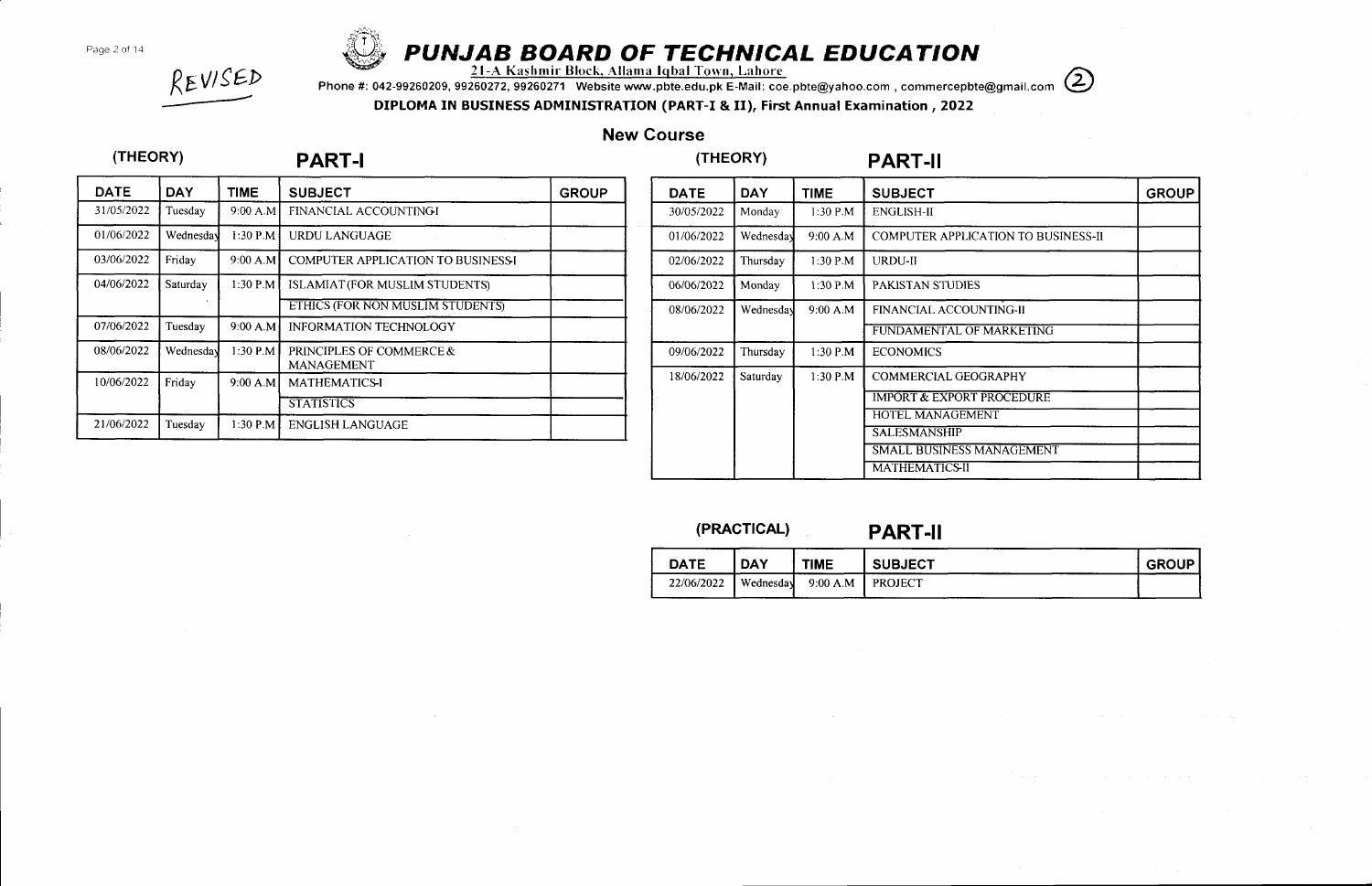Page 3 of 14



# $\bigotimes$  PUNJAB BOARD OF TECHNICAL EDUCATION

 $\Omega \subset \bigvee_{i=1}^{\infty} \mathbb{R}$  2l-A Kashmir Block, Allama Iqbal Town, Lahore

The Mashmir Block, Allama Igbal Town, Lahore<br>Phone #: 042-99260209, 99260272, 99260271 Website www.pbte.edu.pk E-Mail: coe.pbte@yahoo.com , commercepbte@gmail.com (3)<br>DIPLOMA IN COMMERCE (PART-I & II), First Annual Examina

### Old Course

| <b>DATE</b> | <b>DAY</b> | <b>TIME</b> | <b>SUBJECT</b>                                           | <b>GROUP</b> |
|-------------|------------|-------------|----------------------------------------------------------|--------------|
| 31/05/2022  | Tuesday    | 9:00 A.M    | FINANCIAL ACCOUNTINGI                                    |              |
| 01/06/2022  | Wednesday  | $1:30$ P.M  | <b>URDU LANGUAGE</b>                                     |              |
| 03/06/2022  | Friday     | 9:00 A.M    | INFORMATION TECHNOLOGY (THEORY)                          |              |
| 04/06/2022  | Saturday   | $1:30$ P.M  | ISLAMIAT (FOR MUSLIM STUDENTS)                           |              |
|             |            |             | ETHICS (FOR NON-MUSLIM STUDENTS)                         |              |
| 08/06/2022  | Wednesday  | 1:30 P.M    | PRINCIPLES OF COMMERCE AND<br><b>MANAGEMENT</b>          |              |
| 10/06/2022  | Friday     | 9:00 A.M    | <b>BUSINESS ARITHMETIC</b>                               |              |
| 14/06/2022  | Tuesday    | 9:00 A.M    | SECRETARIAL PRACTICE ENGLISH TYPE<br>(THEORY)            |              |
|             |            | 9:00 A.M    | <b>SECRETARIAL PRACTICE URDU TYPE</b><br><b>(THEORY)</b> |              |
|             |            | $1:30$ P.M. | SECRETARIAL PRACTICE ENGLISH TYPE<br>(SPEED)             |              |
|             |            | $1:30$ P.M. | SECRETARIAL PRACTICE URDU TYPE (SPEED)                   |              |
| 21/06/2022  | Tuesday    | $1:30$ PM   | <b>ENGLISH LANGUAGE</b>                                  |              |

| <b>DATE</b> | <b>DAY</b> | <b>TIME</b> | <b>SUBJECT</b>                  | <b>GROUP</b> |
|-------------|------------|-------------|---------------------------------|--------------|
| 30/05/2022  | Monday     | $1:30$ P.M  | <b>ENGLISH</b>                  |              |
| 01/06/2022  | Wednesday  | 9:00 A.M    | INFORMATION TECHNOLOGY (THEORY) |              |
| 02/06/2022  | Thursday   | $1:30$ P.M  | URDU                            |              |
| 06/06/2022  | Monday     | $1:30$ P.M  | <b>PAKISTAN STUDIES</b>         |              |
| 08/06/2022  | Wednesday  | 9.00 A.M    | FINANCIAL ACCOUNTING-II         |              |
| 09/06/2022  | Thursday   | $1:30$ P.M  | <b>ECONOMICS</b>                |              |
| 11/06/2022  | Saturday   | 9:00 A.M    | <b>STATISTICS</b>               |              |
| 13/06/2022  | Monday     | $1:30$ P.M  | APPLIED ACCOUNTING              |              |
| 18/06/2022  | Saturday   | $1:30$ P.M  | <b>BANKING</b>                  |              |

22/06/2022 Wednesday 9:00 A.M INFORMATION TECHNOLOGY (PRACTICAL)

DATE DAY TIME SUBJECT SUBJECT

(PRACTICAL) PART-I (PRACTICAL) PART-II

| <b>DATE</b> | <b>DAY</b> | <b>TIME</b> | <b>SUBJECT</b>                       | <b>GROUP</b> |
|-------------|------------|-------------|--------------------------------------|--------------|
| 23/06/2022  | Thursdav   | 9:00 A.M    | I INFORMATION TECHNOLOGY (PRACTICAL) |              |

# (THEORY) PART.I (THEORY) PART.II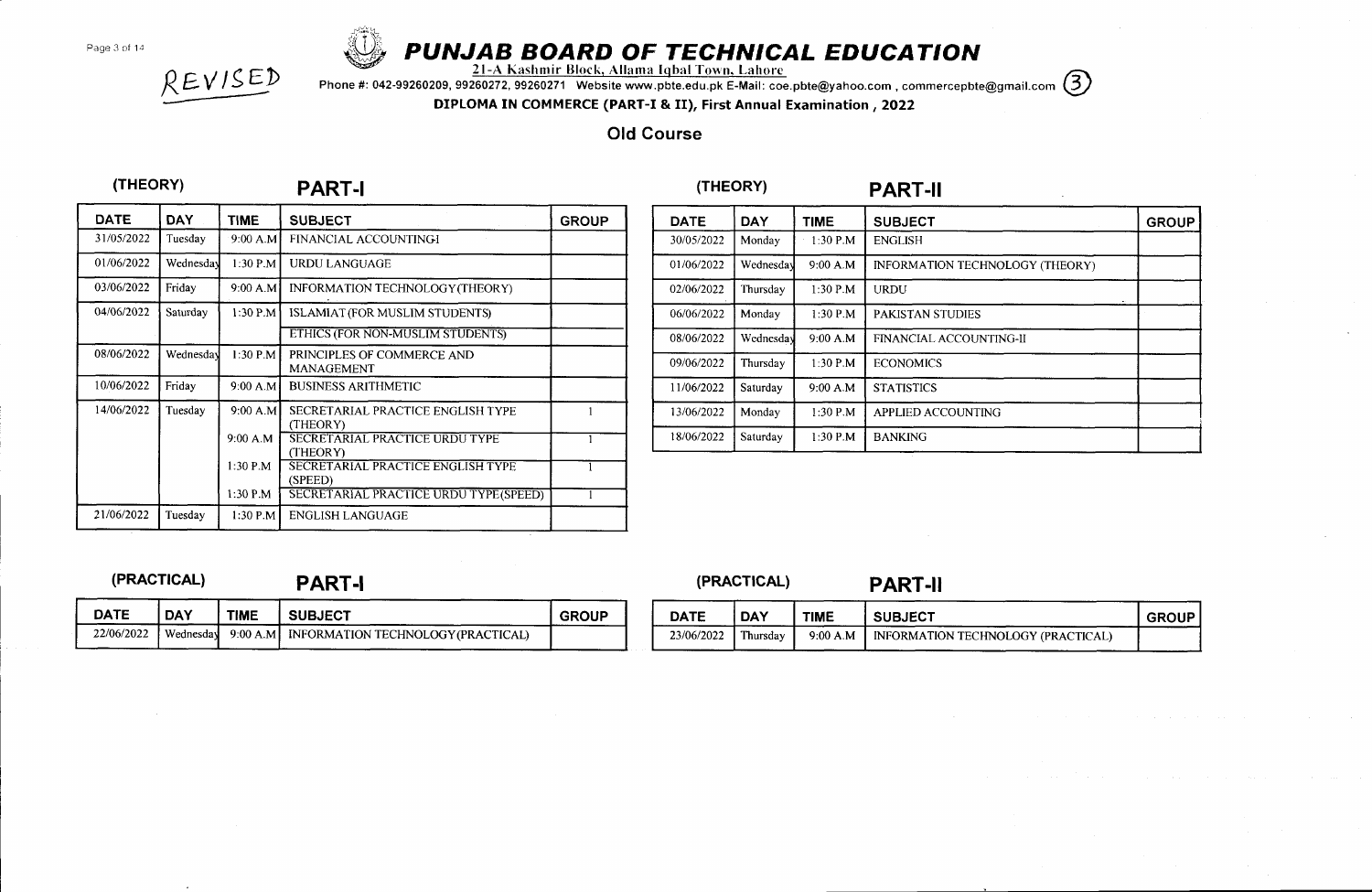Page 4 of 14



# PUNJAB BOARD OF TECHNICAL EDUCATION<br>21-A Kashmir Block, Allama Iqbal Town, Lahore

N EV I SED Phone #: 042-99260209, 99260272, 99260271 Website www.pbte.edu.pk E-Mail: coe.pbte@yahoo.com , commercepbte@gmail.com , who was not all and the US of the US of the US of the US of the US of the US of the US of Phone #: 042-99260209, 99260272, 99260271 Website www.pbte.edu.pk E-Mail: coe.pbte@yahoo.com, cor<br>DIPLOMA IN COMMERCE (PART-I & II), First Annual Examination , 2022

## Old Course

# (THEORY) PART-I (THEORY) PART.II

| <b>DATE</b> | <b>DAY</b> | <b>TIME</b> | <b>SUBJECT</b>                               | <b>GROUP</b>   |
|-------------|------------|-------------|----------------------------------------------|----------------|
| 31/05/2022  | Tuesday    | 9:00 A.M    | FINANCIAL ACCOUNTINGI                        |                |
| 01/06/2022  | Wednesday  | 1:30 P.M.   | URDU-I                                       |                |
| 03/06/2022  | Friday     | 9:00 A.M    | <b>BUSINESS LT-I (THEORY)</b>                |                |
| 04/06/2022  | Saturday   | $1:30$ P.M  | <b>ISLAMIC STUDIES</b>                       |                |
|             |            |             | <b>CIVICS FOR (NON MUSLIMS)</b>              |                |
| 07/06/2022  | Tuesday    | 9:00 A.M    | <b>CURRENCY &amp; FINANCE</b>                |                |
|             |            |             | PRINCIPLES OF SALESMANSHIP                   |                |
| 08/06/2022  | Wednesday  | 1:30 P.M    | PRINCIPLES OF COMMERCE                       |                |
| 10/06/2022  | Friday     | 9:00 A.M    | <b>BUSINESS MATHEMATICS &amp; STATISTICS</b> |                |
|             |            |             | PRINCIPLES OF MARKETING                      |                |
|             |            |             | <b>RISK INSURANCE</b>                        |                |
| 14/06/2022  | Tuesday    | 9:00 A.M    | <b>ENGLISH TYPING</b>                        | 1              |
|             |            | 1:30 P.M    | <b>ENGLISH TYPING</b>                        | $\overline{2}$ |
|             |            | 9:00 A.M    | <b>URDU TYPING</b>                           |                |
|             |            | $1:30$ P.M. | <b>URDU TYPING</b>                           | $\overline{2}$ |
| 20/06/2022  | Monday     | 9:00 A.M    | <b>ENGLISH SHORTHAND-I</b>                   |                |
|             |            |             | <b>INSURANCE PRACTICE-I</b>                  |                |
|             |            |             | PRINCIPLES OF BANKING                        |                |
|             |            |             | <b>URDU SHORTHAND-I</b>                      |                |
| 21/06/2022  | Tuesday    | 1:30 P.M    | <b>ENGLISH-I</b>                             |                |

| <b>DATE</b> | <b>DAY</b> | <b>TIME</b> | <b>SUBJECT</b>                                                            | <b>GROUP</b> |
|-------------|------------|-------------|---------------------------------------------------------------------------|--------------|
| 30/05/2022  | Monday     | $1:30$ P.M. | <b>ENGLISH-II</b>                                                         |              |
| 01/06/2022  | Wednesday  | 9:00 A.M    | <b>BUSINESS I.T-II</b>                                                    |              |
| 02/06/2022  | Thursday   | 1:30 P.M    | URDU-II                                                                   |              |
| 03/06/2022  | Friday     | 9:00 A.M    | <b>BUSINESS I.T-I (THEORY)</b>                                            |              |
| 06/06/2022  | Monday     | $1:30$ P.M  | <b>PAKISTAN STUDIES</b>                                                   |              |
| 08/06/2022  | Wednesday  | 9:00 A.M    | <b>FINANCIAL ACCOUNTING-II</b>                                            |              |
| 09/06/2022  | Thursday   | 1:30 P.M    | PRINCIPLES OF ECONOMICS                                                   |              |
| 11/06/2022  | Saturday   | 9:00 A.M    | <b>COMMUNICATION SKILLS</b>                                               |              |
| 13/06/2022  | Monday     | $1:30$ P.M  | <b>INSURANCE PRACTICE-II</b>                                              |              |
|             |            |             | <b>ENTREPRENEURSHIP</b>                                                   |              |
|             |            |             | COMPUTER BASED CORRESPONDANCE, OFFICE<br><b>PRACTICE &amp; PROCEDURES</b> |              |
| 18/06/2022  | Saturday   | $1:30$ P.M  | <b>BUSINESS ENVIRONMENT</b>                                               |              |
|             |            |             | <b>ADVERTISING</b>                                                        |              |
|             |            |             | APPLIED ACCOUNTING COMPUTER BASED                                         |              |
|             |            |             | <b>E-BANKING</b>                                                          |              |
|             |            |             | <b>ENGLISH SHORTHAND-II THEORY &amp; SPEED</b>                            |              |
|             |            |             | APPLIED ACCOUNTING MANUAL                                                 |              |
|             |            |             | URDU SHORTHAND-II THEORY & SPEED                                          |              |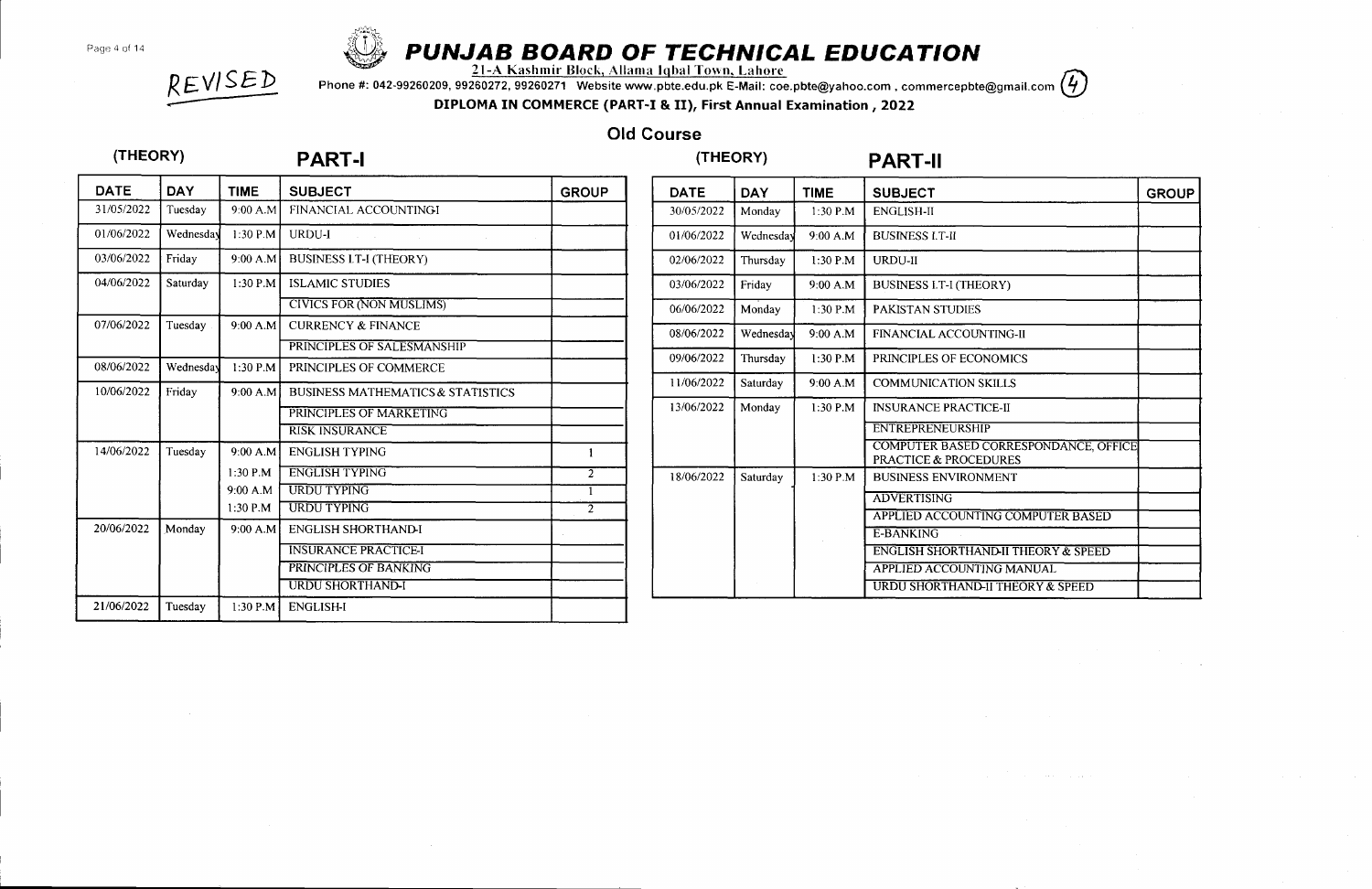Page 5 of 14



# PUNJAB BOARD OF TECHNICAL EDUCATION<br>21-A Kashmir Block, Allama Iqbal Town, Lahore

Phone #: 042-99260209, 99260272, 99260271 Website www.pbte.edu.pk E-Mail: coe.pbte@yahoo.com , commercepbte@gmail.com (5)

DIPLOMA IN COMMERCE (PART-I & II), First Annual Examination ,2022

## Old Course

### (PRACTICAL)

 $REVISED$ 

## PART-I (PRACTICAL) PART-II

| <b>DATE</b> | <b>DAY</b> | <b>TIME</b>  | <b>SUBJECT</b>                    | <b>GROUP</b>            |
|-------------|------------|--------------|-----------------------------------|-------------------------|
| 22/06/2022  | Wednesday  | 9:00 A.M     | <b>BUSINESS I.T-I (PRACTICAL)</b> |                         |
|             |            | $10:15$ A.M. | <b>BUSINESS I.T-I (PRACTICAL)</b> | $\overline{2}$          |
|             |            | $11:30$ A.M. | <b>BUSINESS I.T-I (PRACTICAL)</b> |                         |
|             |            | $12:30$ P.M  | <b>BUSINESS LT-I (PRACTICAL)</b>  | 4                       |
|             |            | 1:30 P.M     | <b>BUSINESS I.T-I (PRACTICAL)</b> |                         |
|             |            | 2:30 P.M.    | <b>BUSINESS I.T-I (PRACTICAL)</b> | 6                       |
| 23/06/2022  | Thursday   | 9:00 A.M     | <b>BUSINESS I.T-I (PRACTICAL)</b> |                         |
|             |            | 10:15 A.M    | <b>BUSINESS I.T-I (PRACTICAL)</b> | $\overline{\mathbf{r}}$ |
|             |            | 11:30 A.M.   | <b>BUSINESS I.T-I (PRACTICAL)</b> | ٦                       |
|             |            | 12:30 P.M    | <b>BUSINESS I.T-I (PRACTICAL)</b> | 4                       |
|             |            | $1:30$ P.M   | <b>BUSINESS LT-I (PRACTICAL)</b>  | 5                       |
|             |            | $2:30$ P.M   | <b>BUSINESS I.T-I (PRACTICAL)</b> | 6                       |

| <b>DATE</b> | <b>DAY</b> | <b>TIME</b> | <b>SUBJECT</b>                    | <b>GROUP</b>             |
|-------------|------------|-------------|-----------------------------------|--------------------------|
| 22/06/2022  | Wednesday  | 9:00 A.M    | <b>BUSINESS I.T-I (PRACTICAL)</b> | $\mathbf{1}$             |
|             |            | 10:15 A.M   | <b>BUSINESS I.T-I (PRACTICAL)</b> | $\overline{2}$           |
|             |            | $11:30$ A.M | <b>BUSINESS LT-I (PRACTICAL)</b>  | $\overline{\mathcal{X}}$ |
|             |            | 12:30 P.M.  | <b>BUSINESS LT-I (PRACTICAL)</b>  | $\overline{4}$           |
|             |            | $1:30$ P.M  | BUSINESS I.T-I (PRACTICAL)        | $\overline{5}$           |
|             |            | 2:30 P.M.   | <b>BUSINESS LT-I (PRACTICAL)</b>  | $6 \overline{6}$         |
| 23/06/2022  | Thursday   | 9:00 A.M    | <b>BUSINESS I.T-I (PRACTICAL)</b> | $\mathbf{1}$             |
|             |            | 10:15 A.M   | <b>BUSINESS I.T-I (PRACTICAL)</b> | $\overline{2}$           |
|             |            | 11:30 A.M   | <b>BUSINESS I.T-I (PRACTICAL)</b> | 7                        |
|             |            | 12:30 P.M   | <b>BUSINESS I.T-I (PRACTICAL)</b> | $\overline{4}$           |
|             |            | 1:30 P.M    | BUSINESS I.T-I (PRACTICAL)        | $\overline{5}$           |
|             |            | 2:30 P.M    | <b>BUSINESS I.T-I (PRACTICAL)</b> | 6                        |
| 25/06/2022  | Saturdav   | 9:00 A.M    | <b>BUSINESS I.T-II (PROJECT)</b>  | 1                        |
|             |            | 10:30 A.M   | <b>BUSINESS I.T-II (PROJECT)</b>  | $\overline{2}$           |
|             |            | 12:00 P.M   | <b>BUSINESS I.T-II (PROJECT)</b>  | $\overline{3}$           |
|             |            | $1:30$ P.M. | <b>BUSINESS I.T-II (PROJECT)</b>  | $\overline{4}$           |
|             |            | 03:00 P.M.  | <b>BUSINESS I.T-II (PROJECT)</b>  | $\overline{5}$           |
|             |            | 4:30 P.M    | <b>BUSINESS I.T-II (PROJECT)</b>  | 6                        |
| 27/06/2022  | Monday     | 9:00 A.M    | <b>BUSINESS I.T-II (PROJECT)</b>  | $\mathbf{1}$             |
|             |            | 10:30 A.M   | <b>BUSINESS I.T-II (PROJECT)</b>  | $\overline{2}$           |
|             |            | 12:00 P.M   | <b>BUSINESS I.T-II (PROJECT)</b>  | $\overline{\mathbf{3}}$  |
|             |            | 1:30 P.M    | <b>BUSINESS I.T-II (PROJECT)</b>  | $\overline{4}$           |
|             |            | 03:00 P.M   | BUSINESS I.T-II (PROJECT)         | $\overline{5}$           |
|             |            | 4:30 P.M    | <b>BUSINESS I.T-II (PROJECT)</b>  | $\overline{6}$           |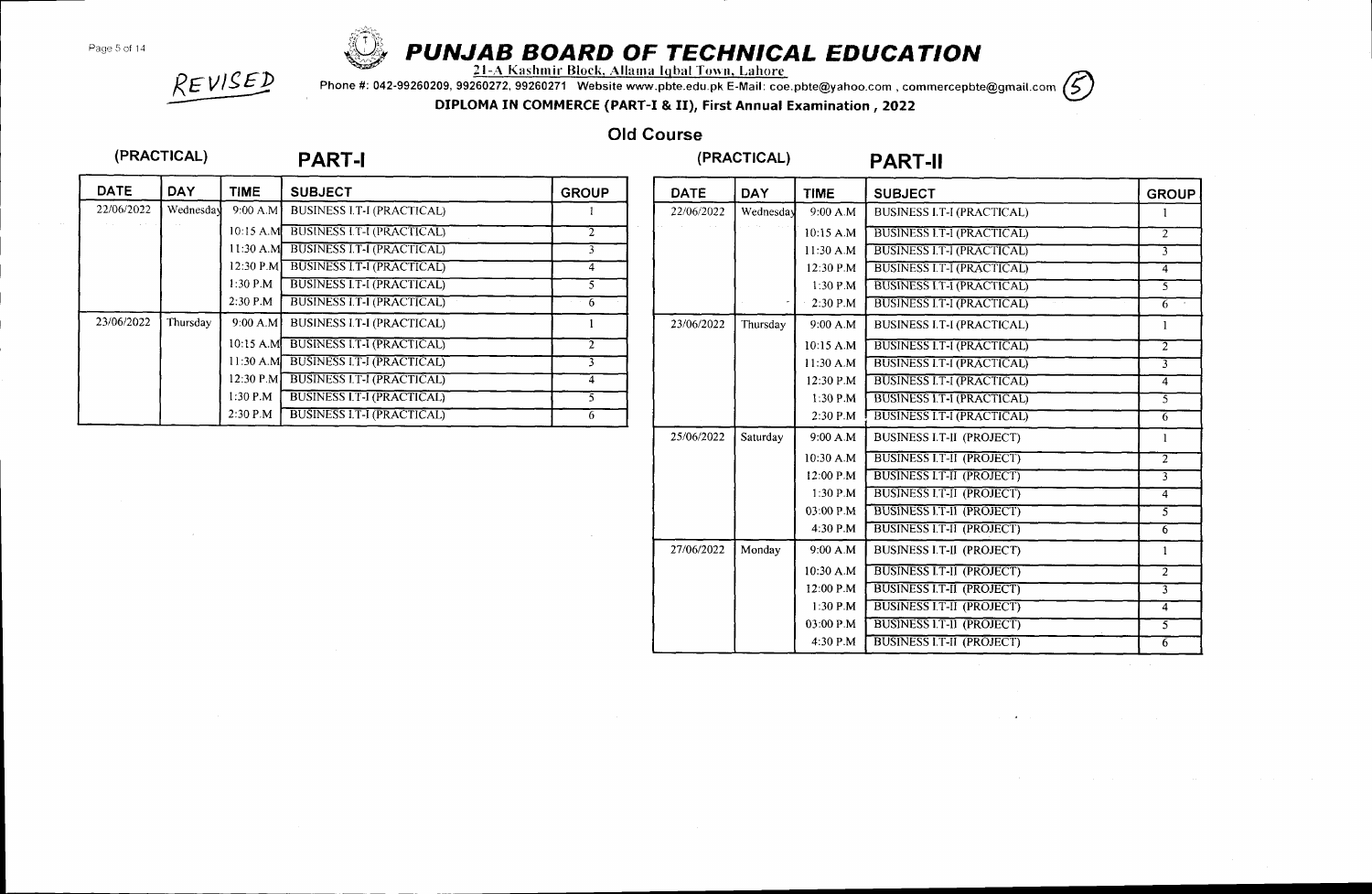Page 6 of 14



# **PUNJAB BOARD OF TECHNICAL EDUCATION**<br>21-A Kashmir Block, Allama Igbal Town, Lahorc

hone #: 042-99260209, 99260272, 99260271 Website www.pbte.edu.pk E-Mail: coe.pbte@yahoo.com , commercepbte@gmail.com  $(G)$ 



DIPLOMA IN COMMERCE (PART-I & II), First Annual Examination, 2022

## New Course

### (THEORY)

REVISED

### PART.I

# (THEORY) PART.II

| DATE       | <b>DAY</b> | <b>TIME</b> | <b>SUBJECT</b>                               | <b>GROUP</b>   |
|------------|------------|-------------|----------------------------------------------|----------------|
| 31/05/2022 | Tuesday    | 9:00 A.M    | FINANCIAL ACCOUNTINGI                        |                |
| 01/06/2022 | Wednesday  | 1:30 P.M    | URDU-I                                       |                |
| 03/06/2022 | Friday     | 9:00 A.M    | <b>BUSINESS I.T-I (THEORY)</b>               |                |
| 04/06/2022 | Saturday   | 1:30 P.M    | <b>ISLAMIC STUDIES</b>                       |                |
|            |            |             | <b>CIVICS (FOR NON MUSLIMS)</b>              |                |
| 07/06/2022 | Tuesday    | 9:00 A.M    | <b>CURRENCY &amp; FINANCE</b>                |                |
|            |            |             | PRINCIPLES OF SALESMANSHIP                   |                |
| 08/06/2022 | Wednesday  | 1:30 P.M    | PRINCIPLES OF COMMERCE                       |                |
| 10/06/2022 | Friday     | 9:00 A.M    | <b>BUSINESS MATHEMATICS &amp; STATISTICS</b> |                |
|            |            |             | <b>RISK INSURANCE</b>                        |                |
|            |            |             | PRINCIPLES OF MARKETING                      |                |
| 14/06/2022 | Tuesday    | 9:00 A.M    | <b>ENGLISH TYPING</b>                        | $\mathbf{1}$   |
|            |            | 9:00 A.M    | <b>URDU TYPING</b>                           | L              |
|            |            | $1:30$ P.M  | <b>ENGLISH TYPING</b>                        | $\overline{2}$ |
|            |            | $1:30$ P.M  | <b>URDU TYPING</b>                           | $\overline{2}$ |
| 20/06/2022 | Monday     | 9:00 A.M    | <b>ENGLISH SHORTHAND-I</b>                   |                |
|            |            |             | PRINCIPLES OF BANKING                        |                |
|            |            |             | <b>INSURANCE PRACTICE-I</b>                  |                |
|            |            |             | <b>URDU SHORTHAND-I</b>                      |                |
| 21/06/2022 | Tuesday    | 1:30 P.M    | <b>ENGLISH-I</b>                             |                |

| <b>DATE</b> | DAY       | <b>TIME</b> | <b>SUBJECT</b>                                                            | <b>GROUP</b> |
|-------------|-----------|-------------|---------------------------------------------------------------------------|--------------|
| 30/05/2022  | Monday    | 1:30 P.M    | <b>ENGLISH-II</b>                                                         |              |
| 01/06/2022  | Wednesday | 9:00 A.M    | <b>BUSINESS I.T.-II</b>                                                   |              |
| 02/06/2022  | Thursday  | $1:30$ P.M  | URDU-II                                                                   |              |
| 03/06/2022  | Friday    | 9:00 A.M    | <b>BUSINESS I.T-I (THEORY)</b>                                            |              |
| 06/06/2022  | Monday    | 1:30 P.M    | <b>PAKISTAN STUDIES</b>                                                   |              |
| 08/06/2022  | Wednesday | 9:00 A.M    | <b>FINANCIAL ACCOUNTING-II</b>                                            |              |
| 09/06/2022  | Thursday  | 1:30 P.M    | PRINCIPLES OF ECONOMICS                                                   |              |
| 11/06/2022  | Saturday  | 9:00 A.M    | <b>COMMUNICATION SKILLS</b>                                               |              |
| 13/06/2022  | Monday    | $1:30$ P.M  | <b>INSURANCE PRACTICE-II</b>                                              |              |
|             |           |             | <b>ENTREPRENEURSHIP</b>                                                   |              |
|             |           |             | COMPUTER BASED CORRESPONDANCE, OFFICE<br><b>PRACTICE &amp; PROCEDURES</b> |              |
| 18/06/2022  | Saturday  | 1:30 P.M    | <b>BUSINESS ENVIRONMENT</b>                                               |              |
|             |           |             | <b>ADVERTISING</b>                                                        |              |
|             |           |             | <b>COMPUTER BASED ACCOUNTING</b>                                          |              |
|             |           |             | E-BANKING                                                                 |              |
|             |           |             | <b>ENGLISH SHORTHAND-II THEORY &amp; SPEED</b>                            |              |
|             |           |             | APPLIED ACCOUNTING MANUAL                                                 |              |
|             |           |             | URDU SHORTHAND-II THEORY & SPEED                                          |              |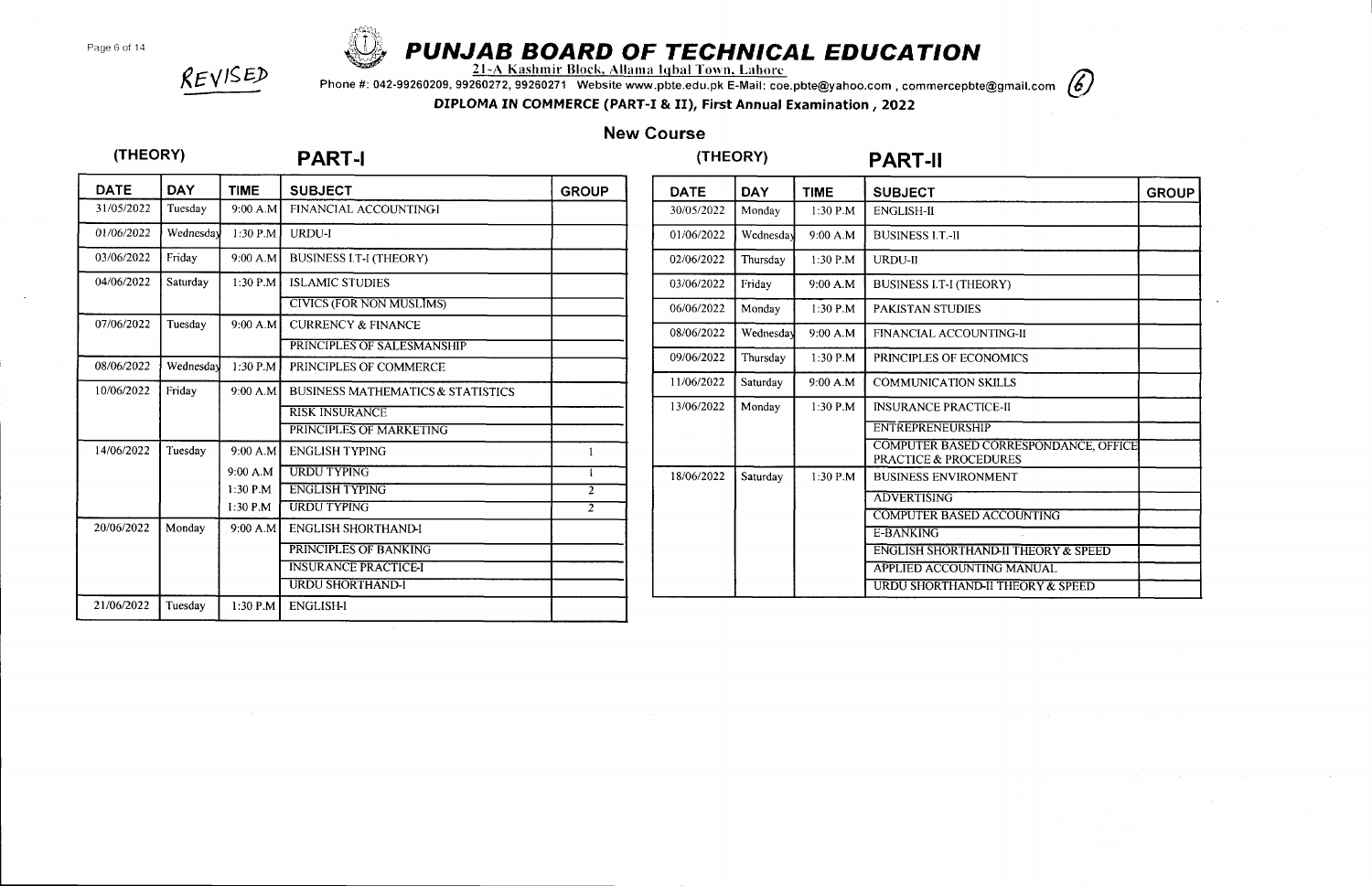Page 7 of 14



# $\bigotimes_{21}$  PUNJAB BOARD OF TECHNICAL EDUCATION

Phone #: 042-99260209,99260272,99260271 Website www.pbte.edu.pk E-Mail: coe.pbte@yahoo.com , commercepbte@gmail.com DIPLOMA IN COMMERCE (PART-I & II), First Annual Examination ,2022



REVISED

## New Course

### (PRACTICAL)

## PART-I (PRACTICAL) PART-II

| <b>DATE</b> | <b>DAY</b> | <b>TIME</b> | <b>SUBJECT</b>                    | <b>GROUP</b>   |
|-------------|------------|-------------|-----------------------------------|----------------|
| 22/06/2022  | Wednesday  | 9:00 A.M    | <b>BUSINESS I.T-I (PRACTICAL)</b> |                |
|             |            | 10:15 A.M   | <b>BUSINESS I.T-I (PRACTICAL)</b> |                |
|             |            | $11:30$ A.M | <b>BUSINESS I.T-I (PRACTICAL)</b> |                |
|             |            | 12:30 P.M   | <b>BUSINESS I.T-I (PRACTICAL)</b> | 4              |
|             |            | $1:30$ P.M  | <b>BUSINESS I.T-I (PRACTICAL)</b> |                |
|             |            | $2:30$ P.M  | <b>BUSINESS I.T-I (PRACTICAL)</b> | 6.             |
| 23/06/2022  | Thursday   | 9:00 A.M    | <b>BUSINESS I.T-I (PRACTICAL)</b> |                |
|             |            | $10:15$ A.M | <b>BUSINESS I.T-I (PRACTICAL)</b> | $\overline{c}$ |
|             |            | $11:30$ A.M | <b>BUSINESS I.T-I (PRACTICAL)</b> |                |
|             |            | $12:30$ P.M | <b>BUSINESS I.T-I (PRACTICAL)</b> | 4              |
|             |            | $1:30$ P.M  | <b>BUSINESS I.T-I (PRACTICAL)</b> |                |
|             |            | $2:30$ P.M  | <b>BUSINESS I.T-I (PRACTICAL)</b> | o              |

| <b>DATE</b> | <b>DAY</b> | <b>TIME</b> | <b>SUBJECT</b>                    | <b>GROUP</b>            |
|-------------|------------|-------------|-----------------------------------|-------------------------|
| 22/06/2022  | Wednesday  | 9:00 A.M    | <b>BUSINESS I.T-I (PRACTICAL)</b> | 1                       |
|             |            | 10:15 A.M   | BUSINESS I.T-I (PRACTICAL)        | $\overline{2}$          |
|             |            | 11:30 A.M   | <b>BUSINESS LT-I (PRACTICAL)</b>  | ᢋ                       |
|             |            | 12:30 P.M   | <b>BUSINESS I.T-I (PRACTICAL)</b> | 4                       |
|             |            | 1:30 P.M    | <b>BUSINESS LT-I (PRACTICAL)</b>  | 3                       |
|             |            | 2:30 P.M    | <b>BUSINESS I.T-I (PRACTICAL)</b> | $6^{\circ}$             |
| 23/06/2022  | Thursday   | 9:00 A.M    | <b>BUSINESS I.T-I (PRACTICAL)</b> | 1                       |
|             |            | 10:15 A.M   | <b>BUSINESS I.T-I (PRACTICAL)</b> | $\overline{\mathbb{2}}$ |
|             |            | 11:30 A.M   | <b>BUSINESS I.T-I (PRACTICAL)</b> | 3                       |
|             |            | 12:30 P.M.  | <b>BUSINESS I.T-I (PRACTICAL)</b> | $\overline{4}$          |
|             |            | $1:30$ P.M  | <b>BUSINESS IT-I (PRACTICAL)</b>  | 5                       |
|             |            | 2:30 P.M    | <b>BUSINESS I.T-I (PRACTICAL)</b> | $\overline{6}$          |
| 25/06/2022  | Saturday   | 9:00 A.M    | <b>BUSINESS I.T-II (PROJECT)</b>  | 1                       |
|             |            | 10:30 A.M   | <b>BUSINESS I.T-II (PROJECT)</b>  | $\overline{2}$          |
|             |            | 12:00 P.M   | <b>BUSINESS I.T-II (PROJECT)</b>  | $\overline{3}$          |
|             |            | $1:30$ P.M  | <b>BUSINESS I.T-II (PROJECT)</b>  | $\overline{4}$          |
|             |            | 03:00 P.M   | <b>BUSINESS I.T-II (PROJECT)</b>  | $\overline{5}$          |
|             |            | 4:30 P.M    | <b>BUSINESS I.T-II (PROJECT)</b>  | 6                       |
| 27/06/2022  | Monday     | 9:00 A.M    | <b>BUSINESS I.T-II (PROJECT)</b>  | 1                       |
|             |            | $10:30$ A.M | <b>BUSINESS I.T-II (PROJECT)</b>  | $\overline{\mathbf{2}}$ |
|             |            | 12:00 P.M   | <b>BUSINESS I.T-II (PROJECT)</b>  | $\overline{3}$          |
|             |            | 1:30 P.M    | <b>BUSINESS I.T-II (PROJECT)</b>  | $\overline{4}$          |
|             |            | 03:00 P.M   | <b>BUSINESS I.T-II (PROJECT)</b>  | $\overline{5}$          |
|             |            | 4:30 P.M    | <b>BUSINESS I.T-II (PROJECT)</b>  | $\overline{6}$          |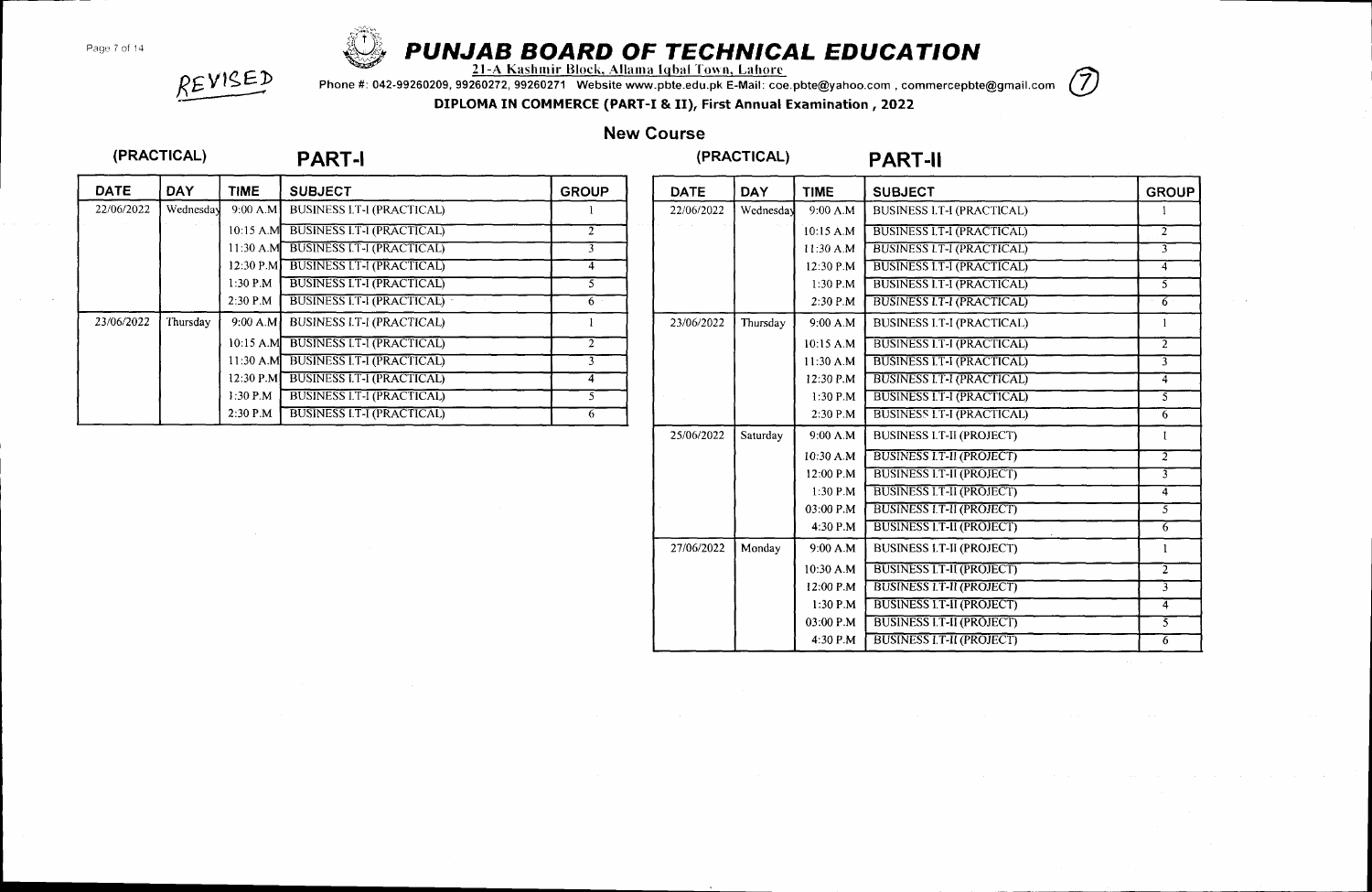

# Page 8 of 14 **PUNJAB BOARD OF TECHNICAL EDUCATION**<br>21-A Kashmir Block, Allama Iqbal Town, Lahore

Phone #: 042-99260209, 99260272, 99260271 Website www.pbte.edu.pk E-Mail: coe.pbte@yahoo.com , commercepbte@gmail.com

DIPLOMA IN CULINARY ARTS (PART-I & II), First Annual Examination, 2022

#### (THEORY)

REVISED

## PART-I (THEORY) PART-II

| <b>DATE</b> | <b>DAY</b> | <b>TIME</b> | <b>SUBJECT</b>                                         | <b>GROUP</b> |
|-------------|------------|-------------|--------------------------------------------------------|--------------|
| 31/05/2022  | Tuesday    | $9:00$ A.M  | COMPUTER FUNDAMENTALS                                  |              |
| 01/06/2022  | Wednesday  | $1:30$ P.M  | URDU-I                                                 |              |
| 03/06/2022  | Friday     | 9:00 A.M    | FOOD SAFETY MANAGING WITH THE HACCP<br><b>SYSTEM-I</b> |              |
| 04/06/2022  | Saturday   | $1:30$ P.M  | <b>ISLAMIC STUDIES</b>                                 |              |
|             |            |             | <b>CIVICS (FOR NON MUSLIMS)</b>                        |              |
| 20/06/2022  | Monday     | 9:00 A.M    | THE PROFESSIONAL CHEF-I                                |              |
| 21/06/2022  | Tuesday    | 1:30 P.M    | <b>ENGLISH-I</b>                                       |              |

# DATE DAY TIME SUBJECT THE SUBJECT THE SERVICE 30/05/2022 Monday 1:30 P.M ENGLISH-I] 02/06/2022 | Thursday | 1:30 P.M | URDU-II 06/06/2022 | Monday | 1:30 P.M | PAKISTAN STUDIES 09/06/2022 | Thursday | 1:30 P.M | FOOD SAFETY MANAGING WITH THE HACCP 18/06/2022 Saturday | 1:30 P.M THE PROFESSIONAL CHEF-II

### (PRACTICAL)

## PART-I (PRACTICAL) PART-II

| <b>DATE</b> | DAY       | <b>TIME</b> | <b>SUBJECT</b>                                              | <b>GROUP</b> |
|-------------|-----------|-------------|-------------------------------------------------------------|--------------|
| 22/06/2022  | Wednesday | 9:00 A.M    | FOOD SAFETY MANAGING WITH THE HACCP<br>SYSTEM-I (PRACTICAL) |              |
| 23/06/2022  | Thursdav  |             | 9:00 A.M THE PROFESSIONAL CHEF-I (PRACTICAL)                |              |
| 24/06/2022  | Fridav    |             | 9:00 A.M COMPUTER FUNDAMENTALS (PRACTICAL)                  |              |

| <b>DATE</b> | <b>DAY</b> | TIME       | <b>SUBJECT</b>                               | <b>GROUP</b> |
|-------------|------------|------------|----------------------------------------------|--------------|
| 22/06/2022  | Wednesday  |            | 1:30 P.M FOOD SAFETY MANAGING WITH THE HACCP |              |
| 23/06/2022  | Thursdav   | $1.30$ P.M | THE PROFESSIONAL CHEF-II (PRACTICAL)         |              |

# $\circledS$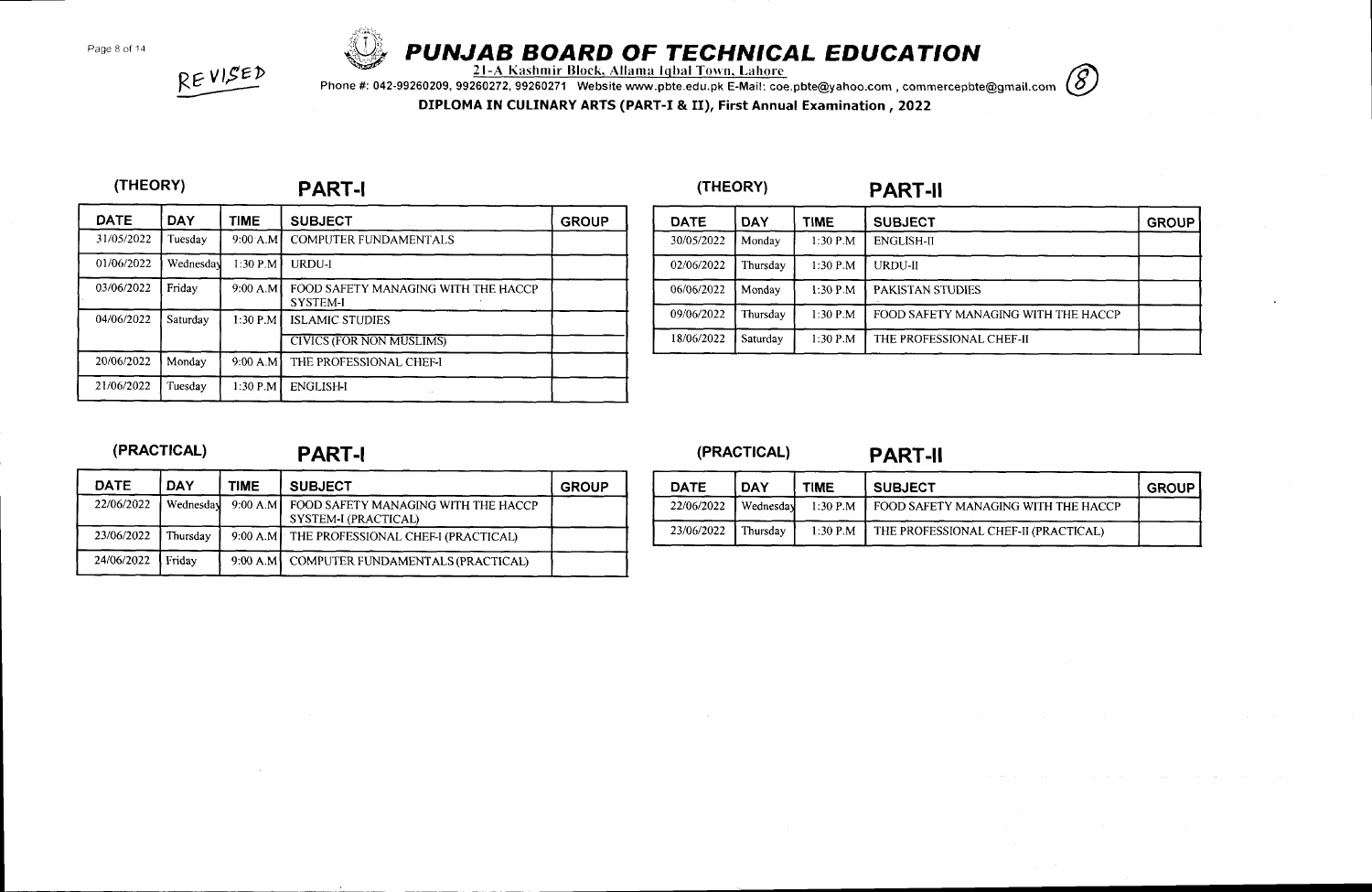Page 9 of 14



# PUNJAB BOARD OF TECHNICAL EDUCAT'ON

<u>21-A Kashmir Block, Allama Iqbal Town, Lahore</u>

Phone #: 042-99260209, 99260272, 99260271 Website www.pbte.edu.pk E-Mail: coe.pbte@yahoo.com , commercepbte@gmail. com



DIPLOMA IN HOTEL OPERATIONS (PART-I & II), First Annual Examination ,2022

## Old Course

### (THEORY)

 $REVISED$ 

### PART-I

| <b>DATE</b> | DAY.      | <b>TIME</b> | <b>SUBJECT</b>                             | <b>GROUP</b> |
|-------------|-----------|-------------|--------------------------------------------|--------------|
| 31/05/2022  | Tuesdav   | 9:00 A.M    | <b>COMPUTER FUNDAMENTALS</b>               |              |
| 01/06/2022  | Wednesday | $1:30$ P.M  | URDU-J                                     |              |
| 03/06/2022  | Friday    | 9:00 A.M    | ROOMS DIVISION (I)                         |              |
| 04/06/2022  | Saturday  | 1:30 P.M    | <b>ISLAMIC STUDIES</b>                     |              |
|             |           |             | <b>CIVICS FOR (NON MUSLIMS)</b>            |              |
| 07/06/2022  | Tuesday   | 9:00 A.M    | FOOD & BEVERAGE DIVISION (I)               |              |
| 08/06/2022  | Wednesday | $1:30$ P.M  | THE LODGING & FOOD SERVICE INDUSTRY<br>(I) |              |
| 20/06/2022  | Monday    | 9:00 A.M    | PERSONALITY DEVELOPMENT                    |              |
| 21/06/2022  | Tuesday   | $1:30$ P.M  | <b>ENGLISH-I</b>                           |              |

| <b>DATE</b> | <b>DAY</b> | <b>TIME</b> | <b>SUBJECT</b>                        | <b>GROUP</b> |
|-------------|------------|-------------|---------------------------------------|--------------|
| 30/05/2022  | Monday     | 1:30 P.M    | <b>ENGLISH-II</b>                     |              |
| 01/06/2022  | Wednesday  | 9:00 A.M    | FOOD & BEVERAGE DIVISION (II)         |              |
| 02/06/2022  | Thursday   | $1:30$ P.M  | URDU-II                               |              |
| 06/06/2022  | Monday     | $1:30$ P.M  | PAKISTAN STUDIES                      |              |
| 09/06/2022  | Thursday   | $1:30$ P.M  | <b>ROOMS DIVISION (II)</b>            |              |
| 18/06/2022  | Saturday   | $1:30$ P.M  | THE LODGING & FOOD SERVICE INDUSTRY G |              |

PART.II

### (PRACTICAL)

## **PART-I**

| <b>DATE</b> | <b>DAY</b> | <b>TIME</b> | <b>SUBJECT</b>                             | <b>GROUP</b> |
|-------------|------------|-------------|--------------------------------------------|--------------|
| 22/06/2022  | Wednesday  | 9:00 A.M    | FOOD & BEVERAGE DIVISION(I)<br>(PRACTICAL) |              |
| 23/06/2022  | Thursdav   | 9:00 A.M    | PERSONALITY DEVELOPMENT (PRACTICAL)        |              |
| 24/06/2022  | Friday     | 9:00 A M    | COMPUTER FUNDAMENTALS (PRACTICAL)          |              |
| 25/06/2022  | Saturday   | 9:00 A.M    | ROOMS DIVISION (I) (PRACTICAL)             |              |
| 27/06/2022  | Monday     | .9:00 A.M   | RESEARCH PROJECT (I) (PRACTICAL)           |              |

|             | (PRACTICAL) |             | <b>PART-II</b>                           |              |
|-------------|-------------|-------------|------------------------------------------|--------------|
| <b>DATE</b> | DAY         | <b>TIME</b> | <b>SUBJECT</b>                           | <b>GROUP</b> |
| 22/06/2022  | Wednesday   | $1:30$ P.M  | THE LODGING & FOOD SERVICE INDUSTRY ()   |              |
| 23/06/2022  | Thursday    | $1:30$ P.M  | FOOD & BEVERAGE DIVISION (II) (PRACTICA) |              |
| 24/06/2022  | Friday      | $2:30$ P.M  | ROOMS DIVISION (II) (PRACTICAL)          |              |
| 25/06/2022  | Saturday    | $1:30$ P.M  | RESEARCH PROJECT -II (PRACTICAL)         |              |

# (THEORY)

(PRACTICAL)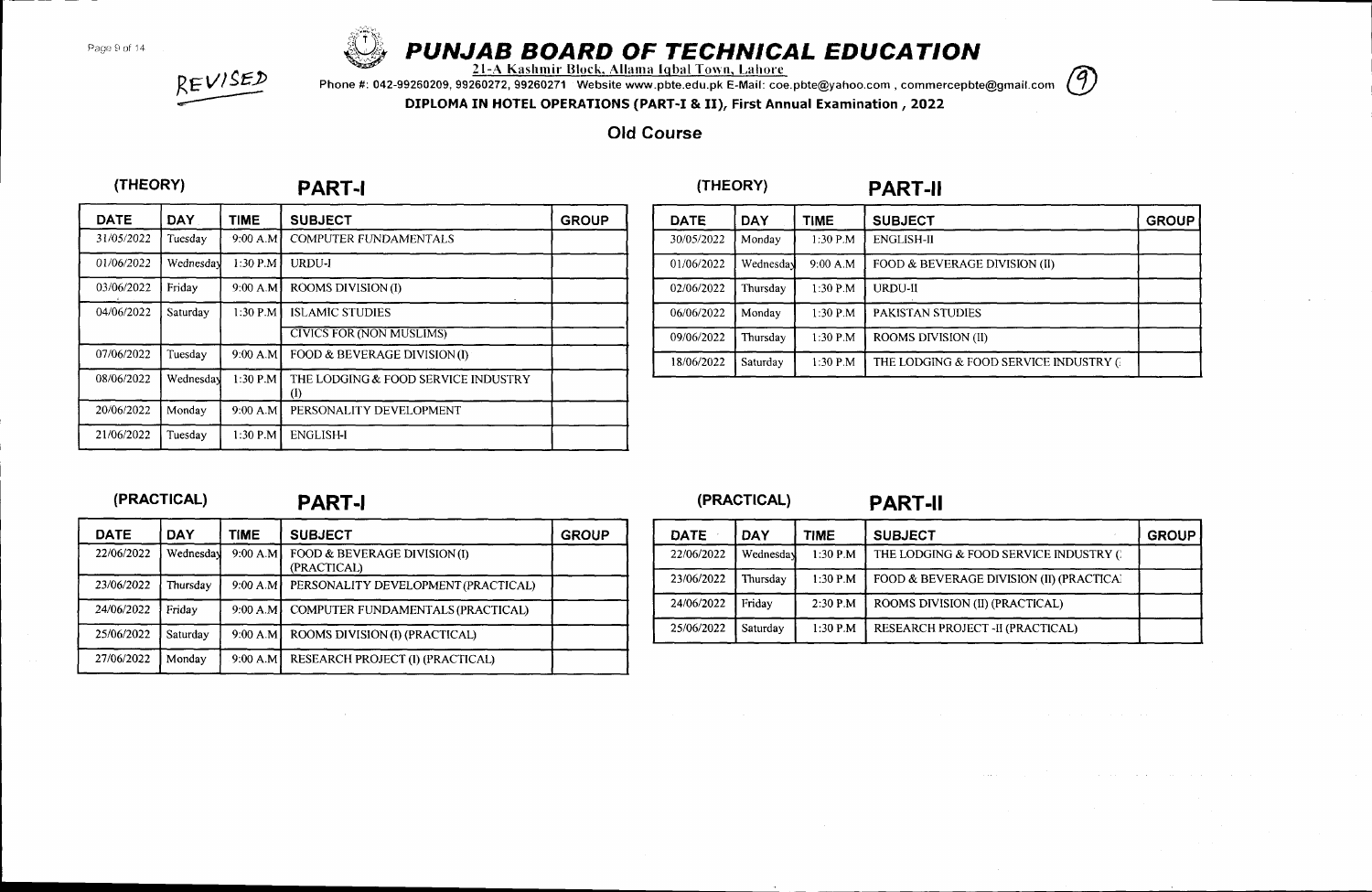Page 10 of 14

(THEORY)



# PUNJAB BOARD OF TECHNICAL EDUCATION<br>21-A Kashmir Block, Allama Iqbal Town, Lahore

Phone #: 042-99260209, 99260272, 99260271 Website www.pbte.edu.pk E-Mait: coe.pbte@yahoo.com , commercepbte@gmail.com DIPLOMA IN HOTEL OPERATIONS (PART-I & II), First Annual Examination ,2022



# REVISED

## New Course

# (THEORY) PART.II

| <b>DATE</b> | <b>DAY</b> | TIME       | <b>SUBJECT</b>                        | <b>GROUP</b> |
|-------------|------------|------------|---------------------------------------|--------------|
| 31/05/2022  | Tuesday    | 9:00 A.M   | <b>COMPUTER FUNDAMENTALS</b>          |              |
| 01/06/2022  | Wednesday  | $1:30$ P.M | URDU-I                                |              |
| 03/06/2022  | Friday     | 9:00 A.M   | <b>ROOMS DIVISION-I</b>               |              |
| 04/06/2022  | Saturday   | 1:30 P.M   | <b>ISLAMIC STUDIES</b>                |              |
|             |            |            | <b>CIVICS (FOR NON MUSLIMS)</b>       |              |
| 07/06/2022  | Tuesday    | 9:00 A.M   | FOOD & BEVERAGE DIVISION-I            |              |
| 08/06/2022  | Wednesday  | $1:30$ P.M | THE LODGING & FOOD SERVICE INDUSTRY-I |              |
| 20/06/2022  | Monday     | 9:00 A.M   | PERSONALITY DEVELOPMENT               |              |
| 21/06/2022  | Tuesday    | 1:30 P.M   | <b>ENGLISH-I</b>                      |              |

PART.I

| <b>DATE</b> | <b>DAY</b> | TIME       | <b>SUBJECT</b>                         | <b>GROUP</b> |
|-------------|------------|------------|----------------------------------------|--------------|
| 30/05/2022  | Monday     | $1:30$ P.M | <b>ENGLISH-II</b>                      |              |
| 01/06/2022  | Wednesday  | 9:00 A.M   | FOOD & BEVERAGE DIVISION-II            |              |
| 02/06/2022  | Thursdav   | $1:30$ P.M | <b>URDU-II</b>                         |              |
| 06/06/2022  | Monday     | $1:30$ P.M | <b>PAKISTAN STUDIES</b>                |              |
| 09/06/2022  | Thursday   | $1:30$ P.M | <b>ROOMS DIVISION-II</b>               |              |
| 18/06/2022  | Saturday   | 1:30 P.M   | THE LODGING & FOOD SERVICE INDUSTRY () |              |

### (PRACTICAL)

## PART-I (PRACTICAL) PART-II

| <b>DATE</b> | DAY       | <b>TIME</b> | <b>SUBJECT</b>                         | <b>GROUP</b> |
|-------------|-----------|-------------|----------------------------------------|--------------|
| 22/06/2022  | Wednesday | 9:00 A.M    | FOOD & BEVERAGE DIVISION-I (PRACTICAL) |              |
| 23/06/2022  | Thursday  | 9:00 A.M    | PERSONALITY DEVELOPMENT (PRACTICAL)    |              |
| 24/06/2022  | Friday    | $9:00$ A.M  | COMPUTER FUNDAMENTALS (PRACTICAL)      |              |
| 25/06/2022  | Saturday  | 9:00 A.M    | ROOMS DIVISION-I (PRACTICAL)           |              |
| 27/06/2022  | Monday    | 9:00 A.M    | RESEARCH PROJECT-I (PRACTICAL)         |              |

| <b>DATE</b> | <b>DAY</b> | <b>TIME</b> | <b>SUBJECT</b>                          | <b>GROUP</b> |
|-------------|------------|-------------|-----------------------------------------|--------------|
| 22/06/2022  | Wednesday  | 1:30 P.M    | THE LODGING & FOOD SERVICE INDUSTRY 6   |              |
| 23/06/2022  | [`hursday  | 1:30 P.M    | FOOD & BEVERAGE DIVISION-II (PRACTICAL) |              |
| 24/06/2022  | Fridav     | $2:30$ P.M  | ROOMS DIVISION-II (PRACTICAL)           |              |
| 25/06/2022  | Saturday   | $1:30$ P.M  | RESEARCH PROJECT (PRACTICAL)            |              |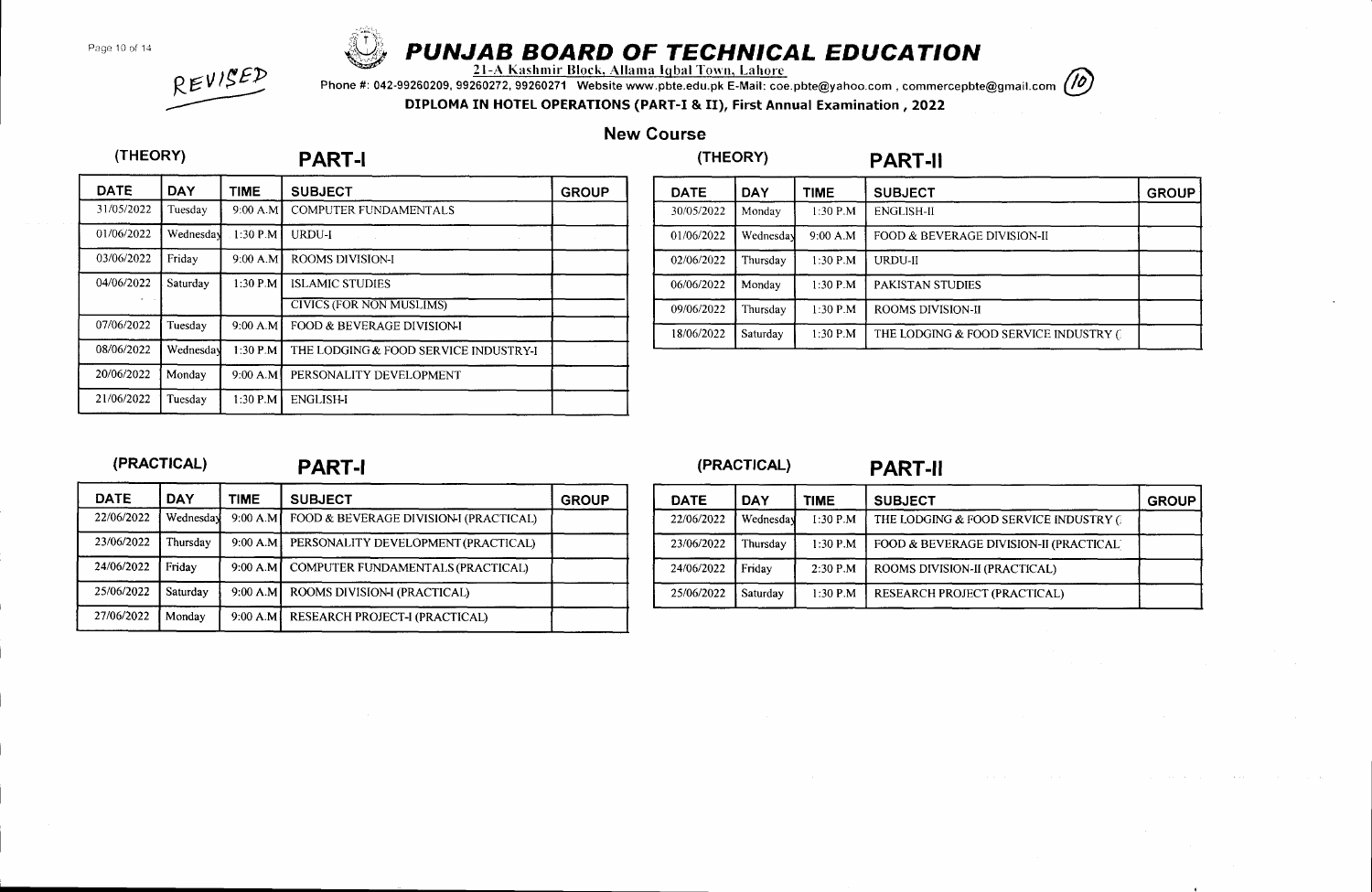

# PUNJAB BOARD OF TECHNICAL EDUCATION

<u>21-A Kashmir Block, Allama Iqbal Town, Lahore</u>

Phone #: 042-99260209, 99260272, 99260271 Website www.pbte.edu.pk E-Mail: coe.pbte@yahoo.com , commercepbte@gmail.com (//)

DIPIOMA IN NUTRITION SCIENCES & HYGIENE (PART-I & II), First Annual Examination , 2022

#### (THEORY)

REVISED

PART.I

| <b>DATE</b> | <b>DAY</b> | <b>TIME</b> | <b>SUBJECT</b>                  | <b>GROUP</b> |
|-------------|------------|-------------|---------------------------------|--------------|
| 31/05/2022  | Tuesday    | 9:00 A.M    | <b>COMPUTER FUNDAMENTALS</b>    |              |
| 01/06/2022  | Wednesday  | $1:30$ P.M  | URDU-I                          |              |
| 03/06/2022  | Friday     | 9:00 A.M    | SUPERVISING FOOD SAFETY         |              |
| 04/06/2022  | Saturday   | $1:30$ P.M  | <b>ISLAMIC STUDIES</b>          |              |
|             |            |             | <b>CIVICS (FOR NON MUSLIMS)</b> |              |
| 20/06/2022  | Monday     | 9:00 A.M    | INTRODUCTION TO HUMAN NUTRITION |              |
| 21/06/2022  | Tuesday    | $1:30$ P.M  | <b>ENGLISH-I</b>                |              |

#### (PRACTICAL)

PART-I

| <b>DATE</b> | <b>DAY</b> | <b>TIME</b> | <b>SUBJECT</b>                                 | <b>GROUP</b> |
|-------------|------------|-------------|------------------------------------------------|--------------|
| 22/06/2022  | Wednesday  | 9:00 A.M    | INTRODUCTION TO HUMAN NUTRITION<br>(PRACTICAL) |              |
| 23/06/2022  | Thursday   |             | 9:00 A.M SUPERVISING FOOD SAFETY (PRACTICAL)   |              |
| 24/06/2022  | Fridav     | 9:00 A.M1   | COMPUTER FUNDAMENTALS (PRACTICAL)              |              |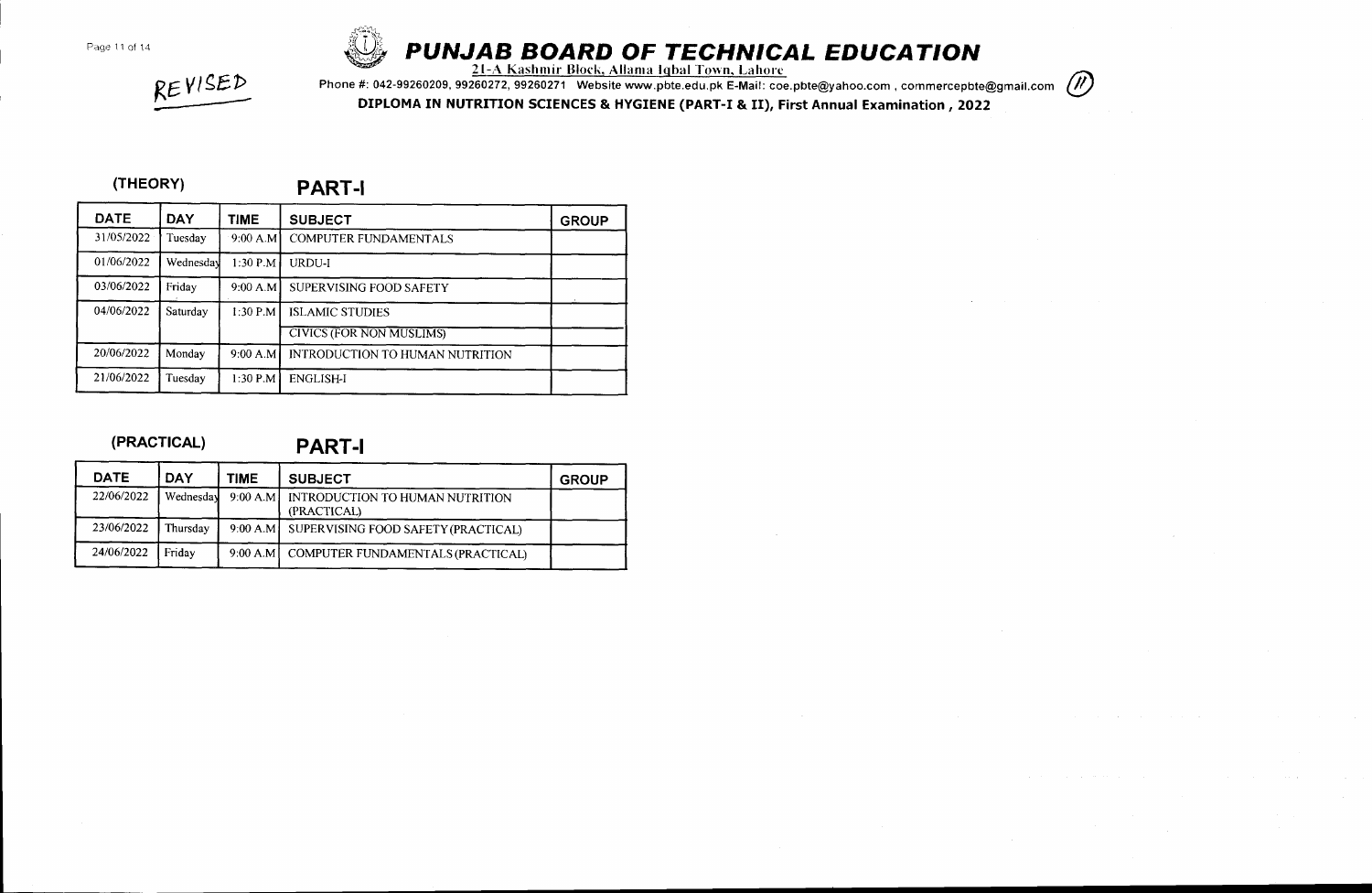

# PROPAGE 12 of 14 **CATION**<br>21-A Kashmir Block, Allama Iqbal Town, Lahore<br>41 **PUNJAB BOARD OF TECHNICAL EDUCATION**

 $(12)$ 

REVISED

Phone #: 042-99260209,99?60272,99260271 Website www.pbte.edu.pk E-Mail: coe.pbte@yahoo.com , commercepbte@gmail.com DIPLOMA IN PROFESSIONAL BAKING & PATISSERIE (PART-I & II), First Annual Examination ,2022

### (THEORY)

PART.I

| <b>DATE</b> | <b>DAY</b> | TIME       | <b>SUBJECT</b>                  | <b>GROUP</b> |
|-------------|------------|------------|---------------------------------|--------------|
| 31/05/2022  | Tuesday    | 9:00 A.M   | <b>COMPUTER FUNDAMENTALS</b>    |              |
| 01/06/2022  | Wednesday  | $1:30$ P.M | URDU-I                          |              |
| 03/06/2022  | Friday     | 9:00 A.M   | SUPERVISING FOOD SAFETY-I       |              |
| 04/06/2022  | Saturday   | $1:30$ P.M | <b>ISLAMIC STUDIES</b>          |              |
|             |            |            | <b>CIVICS (FOR NON MUSLIMS)</b> |              |
| 20/06/2022  | Monday     | 9:00 A.M   | PROFESSIONAL BAKING             |              |
| 21/06/2022  | Tuesdav    | $1:30$ P.M | <b>ENGLISH-I</b>                |              |

### (PRACTICAL)

PART.I

| <b>DATE</b> | <b>DAY</b> | <b>TIME</b> | <b>SUBJECT</b>                                 | <b>GROUP</b> |
|-------------|------------|-------------|------------------------------------------------|--------------|
| 22/06/2022  | Wednesday  |             | 9:00 A.M PROFESSIONAL BAKING (PRACTICAL)       |              |
| 23/06/2022  | Thursday   |             | 9:00 A.M SUPERVISING FOOD SAFETY-I (PRACTICAL) |              |
| 24/06/2022  | Fridav     |             | 9:00 A.M   COMPUTER FUNDAMENTALS (PRACTICAL)   |              |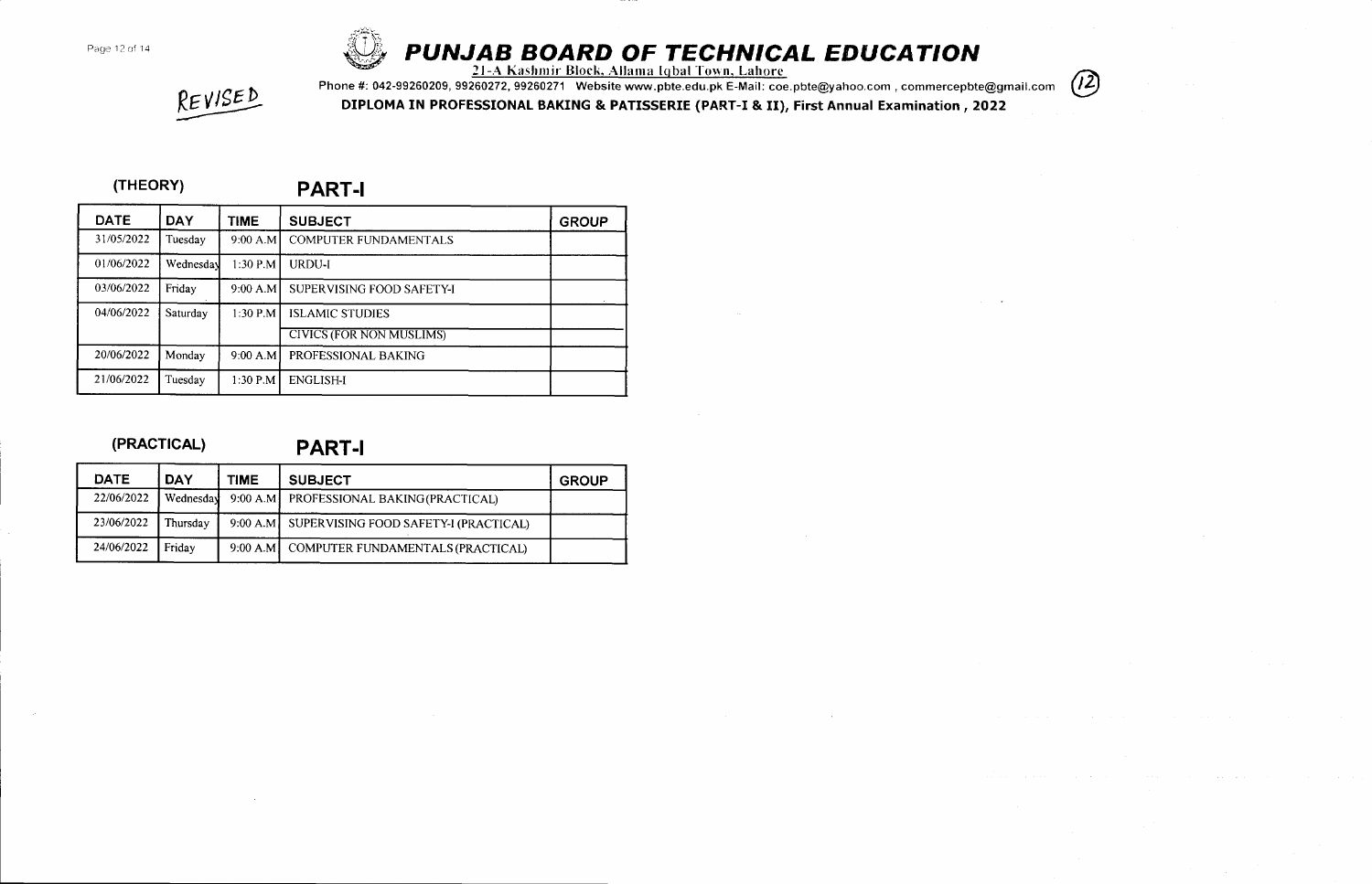

# PUNJAB BOARD OF TECHN'CAL EDUCATION

<u>21-A Kashmir Block, Allama Iqbal Town. Lahore</u>

Phone #: 042-99260209, 99260272, 99260271 Website www.pbte.edu.pk E-Mail: coe.pbte@yahoo.com , commercepbte@gmail.com (13)

DIPLOMA IN TOURISM & AIRPORT OPERATIONS (PART-I & II), First Annual Examination ,2022

### (THEORY)

REVISED

PART-I

| <b>DATE</b> | <b>DAY</b> | TIME       | <b>SUBJECT</b>                                                 | <b>GROUP</b> |
|-------------|------------|------------|----------------------------------------------------------------|--------------|
| 31/05/2022  | Tuesday    | 9:00 A.M   | COMPUTER RESERVATION SYSTEM (CRS)                              |              |
| 01/06/2022  | Wednesday  | 1:30 P.M   | URDU-I                                                         |              |
| 03/06/2022  | Friday     | 9:00 A.M   | <b>INTRODUCTION TO TRAVEL &amp; TOURISM</b><br><b>INDUSTRY</b> |              |
| 04/06/2022  | Saturday   | $1:30$ P.M | <b>ISLAMIC STUDIES</b>                                         |              |
|             |            |            | <b>CIVICS (FOR NON MUSLIMS)</b>                                |              |
| 07/06/2022  | Tuesday    | 9:00 A.M   | <b>SERVING THE TRAVEL &amp; TOURISM</b><br><b>CUSTOMERS</b>    |              |
| 20/06/2022  | Monday     | 9:00 A.M   | GEOGRAPHY IN TRAVEL PLANNING                                   |              |
| 21/06/2022  | Tuesday    | $1:30$ P.M | <b>ENGLISH-I</b>                                               |              |

#### (PRACTICAL)

PART.I

| <b>DATE</b> | <b>DAY</b> | TIME       | <b>SUBJECT</b>                                                  | <b>GROUP</b> |
|-------------|------------|------------|-----------------------------------------------------------------|--------------|
| 22/06/2022  | Wednesday  | $9:00$ A.M | GEOGRAPHY IN TRAVEL PLANNING<br>(PRACTICAL)                     |              |
| 23/06/2022  | Thursday   | 9:00 A.M   | INTRODUCTION TO TRAVEL & TOURISM<br><b>INDUSTRY (PRACTICAL)</b> |              |
| 24/06/2022  | Friday     | 9:00 A.M   | <b>COMPUTER RESERVATION SYSTEM (CRS)</b><br>(PRACTICAL)         |              |
| 25/06/2022  | Saturday   | 9:00 A.M   | SERVING THE TRAVEL & TOURISM<br><b>CUSTOMERS (PRACTICAL)</b>    |              |